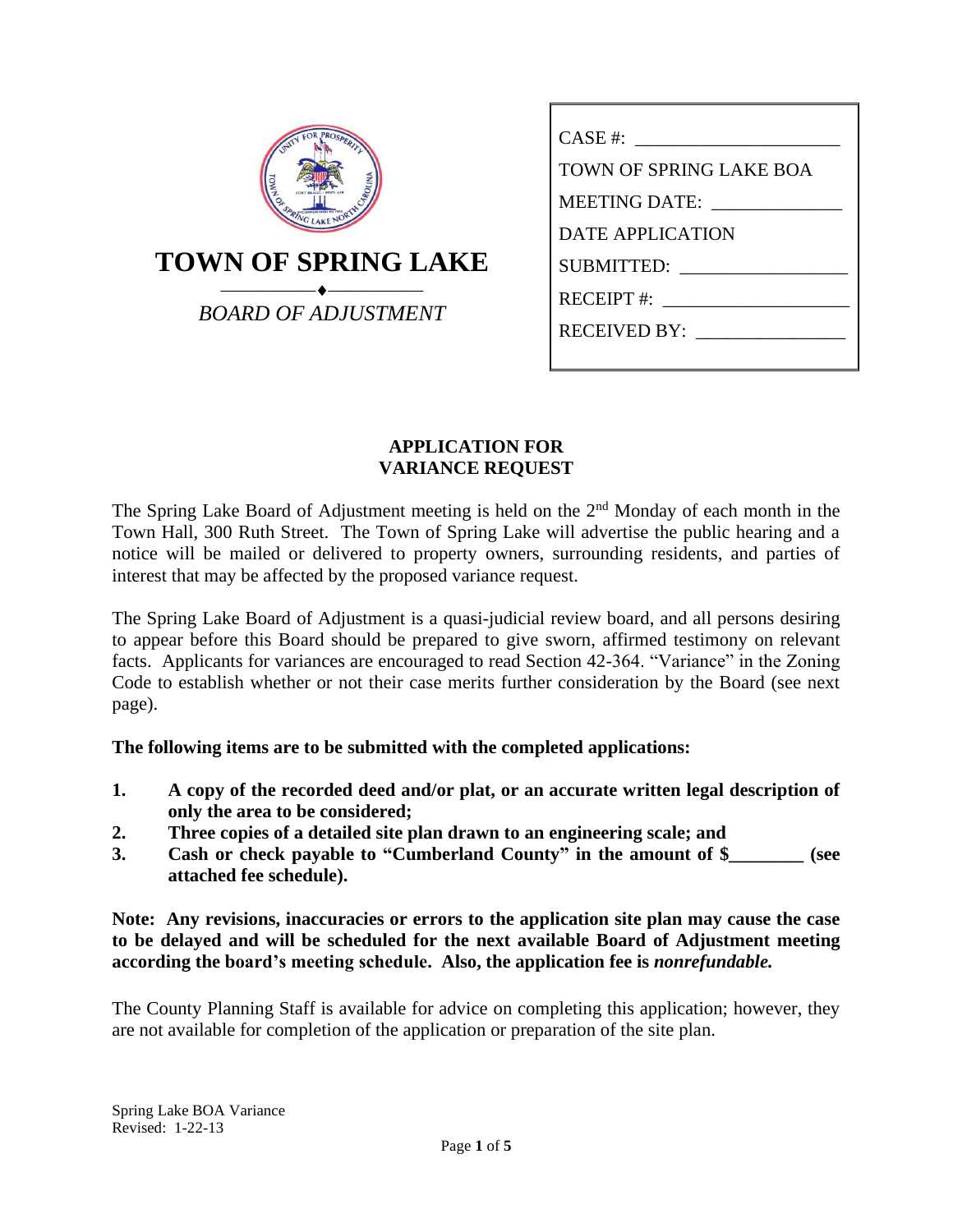# **EXCERPT FROM THE TOWN OF SPRING LAKE ZONING CODE \_\_\_\_\_\_\_\_\_\_\_\_\_\_\_\_\_\_\_\_\_\_\_\_\_\_\_\_\_\_\_\_\_\_\_\_\_\_\_\_\_\_\_\_\_\_**

### **Section 42-364. Variance.**

- (A) The Board of Adjustment may authorize in specific cases such variances from the terms of this chapter upon request of a property owner or his authorized agent and may require any evidence necessary to make a determination of the case. Before any variance may be granted by the Board of Adjustment, the Board must find that all of the following conditions exist for an individual case:
	- (1) There are extraordinary and exceptional conditions pertaining to the particular piece of property in question because of its size, shape or topography that are not applicable to other lands or structures in the same district.
	- (2) Granting the variance requested will not confer upon the applicant any special privileges that are denied to other residents in the district in which the property is located.
	- (3) A literal interpretation of the provisions of this chapter would deprive the applicant of rights commonly enjoyed by other residents of the district in which the property is located.
	- (4) The requested variance will be in harmony with the purpose and intent of this chapter and will not be injurious to the neighborhood or to the general welfare.
	- (5) The special circumstances are not the result of the actions of the applicant.
	- (6) The variance requested is the minimum variance that will make possible the legal use of the land, building or structure.
	- (7) The variance is not a request to permit a use of land, building, or structure which is not permitted by right or by special exception in the district involved and will not constitute any change in district boundaries.
	- (8) The existence of a nonconforming use of neighboring land, buildings, or structures in the same district or of permitted or nonconforming uses in other districts does not constitute a reason for the requested variance.
- (B) In granting a variance the Board of Adjustment may attach, and the record reflect, such conditions regarding the location, character, and other features of the proposed building, structure, or use as it may deem advisable. The record shall also state in detail any exceptional difficulty or unnecessary hardship upon which the appeal was based and which the Board of Adjustment finds to exist.
- (C) Any variance granted becomes null and void if not exercised within the time specified in such approvals, or if no date is specified, within one year from the date of such approval.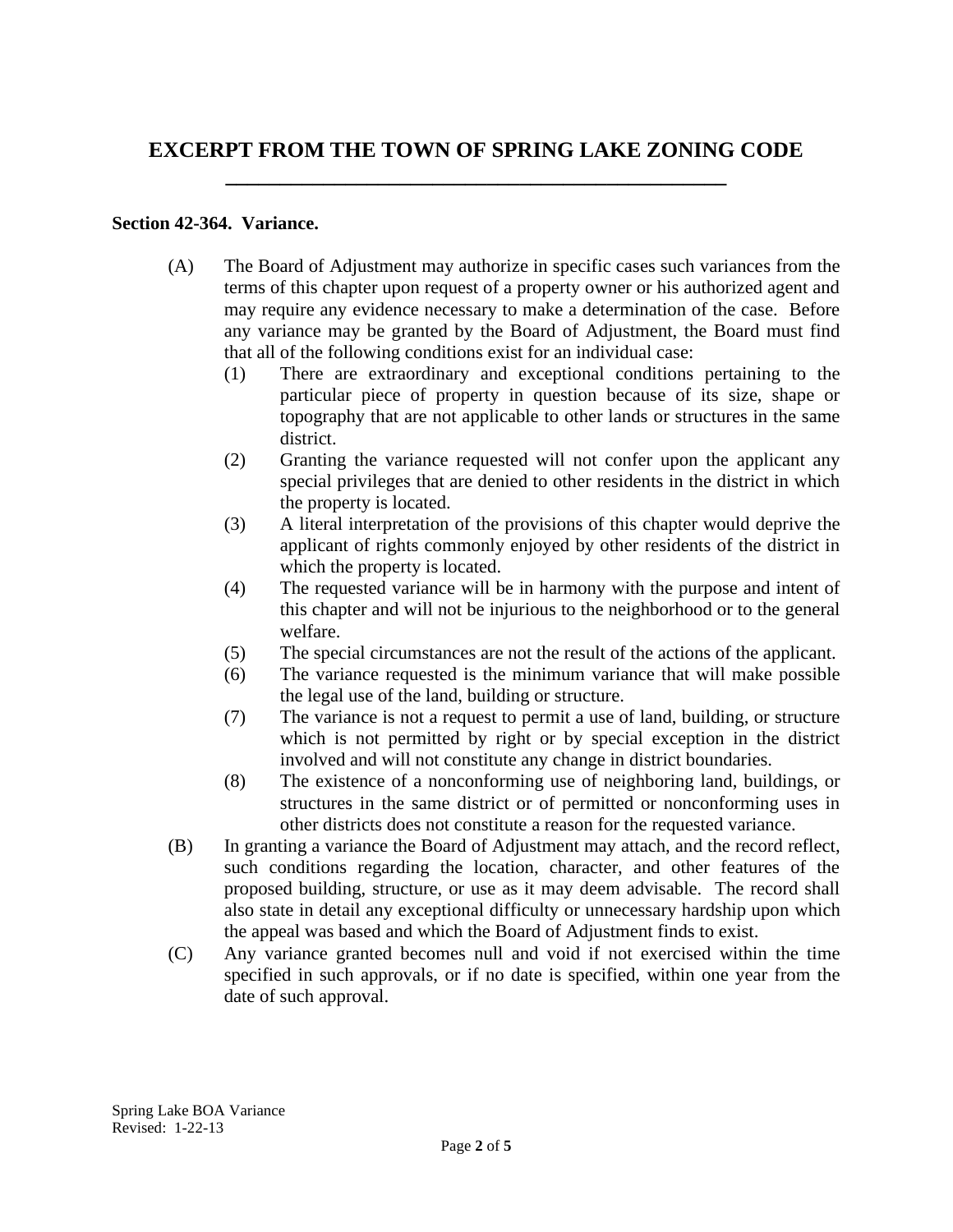### **BOARD OF ADJUSTMENT**

|                |                                                                                  |  |                                   |  |  | $E-MAIL:$                                                                        |  |  |
|----------------|----------------------------------------------------------------------------------|--|-----------------------------------|--|--|----------------------------------------------------------------------------------|--|--|
|                |                                                                                  |  | <b>APPLICATION FOR A VARIANCE</b> |  |  |                                                                                  |  |  |
| $A_{\cdot}$    | (also known as Tax ID Number or Property Tax ID)                                 |  |                                   |  |  | Parcel Identification Number (PIN #) of subject property: ______________________ |  |  |
| <b>B.</b>      |                                                                                  |  |                                   |  |  |                                                                                  |  |  |
| C.             |                                                                                  |  |                                   |  |  |                                                                                  |  |  |
| D.             |                                                                                  |  |                                   |  |  |                                                                                  |  |  |
| Ε.             |                                                                                  |  |                                   |  |  | Deed Book _________________, Page(s) ________________, Cumberland County         |  |  |
|                |                                                                                  |  |                                   |  |  | Registry. (Attach copy of deed of subject property as it appears in Registry).   |  |  |
| F <sub>r</sub> |                                                                                  |  |                                   |  |  |                                                                                  |  |  |
| G.             |                                                                                  |  |                                   |  |  | Section and provision of the Zoning Code from which a Variance is requested:     |  |  |
| Н.             | Nature and extent of hardship involved in strict application of the Zoning Code: |  |                                   |  |  |                                                                                  |  |  |
|                |                                                                                  |  |                                   |  |  |                                                                                  |  |  |
|                |                                                                                  |  |                                   |  |  |                                                                                  |  |  |
|                |                                                                                  |  |                                   |  |  |                                                                                  |  |  |
|                |                                                                                  |  |                                   |  |  |                                                                                  |  |  |
|                |                                                                                  |  |                                   |  |  |                                                                                  |  |  |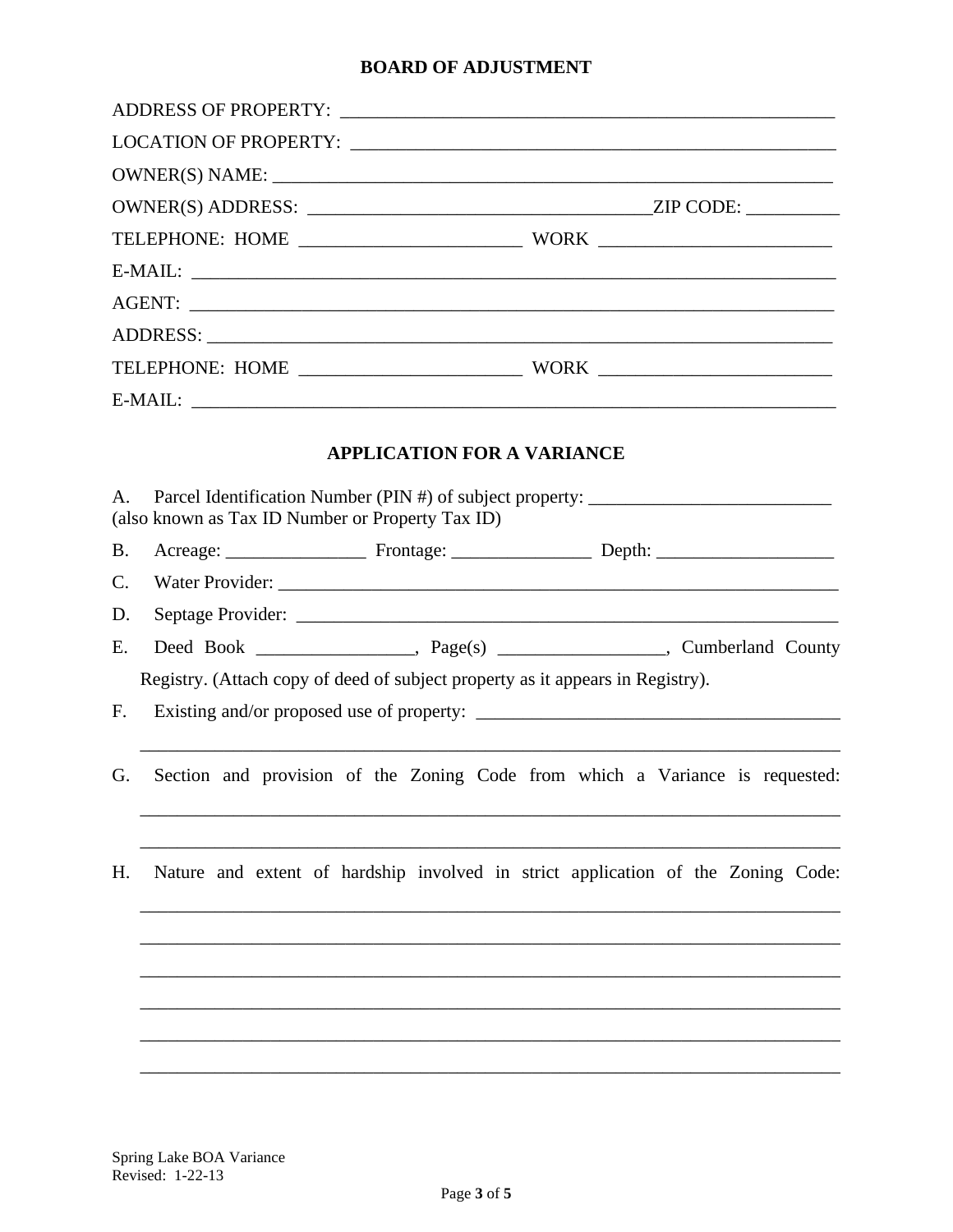The undersigned hereby acknowledge that the County Planning Staff has conferred with the petitioner or assigns, and the application as submitted is accurate and correct.

\_\_\_\_\_\_\_\_\_\_\_\_\_\_\_\_\_\_\_\_\_\_\_\_\_\_\_\_\_\_\_\_\_\_\_\_\_\_\_\_\_\_\_\_\_\_\_\_\_\_\_\_\_\_\_\_\_\_\_\_\_\_\_\_\_\_\_\_\_\_\_\_\_\_\_\_\_\_

\_\_\_\_\_\_\_\_\_\_\_\_\_\_\_\_\_\_\_\_\_\_\_\_\_\_\_\_\_\_\_\_\_\_\_\_\_\_\_\_\_\_\_\_\_\_\_\_\_\_\_\_\_\_\_\_\_\_\_\_\_\_\_\_\_\_\_\_\_\_\_\_\_\_\_\_\_\_

\_\_\_\_\_\_\_\_\_\_\_\_\_\_\_\_\_\_\_\_\_\_\_\_\_\_\_\_\_\_\_\_\_\_\_\_\_\_\_\_\_\_\_\_\_\_\_\_\_\_\_\_\_\_\_\_\_\_\_\_\_\_\_\_\_\_\_\_\_\_\_\_\_\_\_\_\_\_

\_\_\_\_\_\_\_\_\_\_\_\_\_\_\_\_\_\_\_\_\_\_\_\_\_\_\_\_\_\_\_\_\_\_\_\_\_\_ \_\_\_\_\_\_\_\_\_\_\_\_\_\_\_\_\_\_\_\_\_\_\_\_\_\_\_\_\_\_\_\_\_\_\_\_\_

\_\_\_\_\_\_\_\_\_\_\_\_\_\_\_\_\_\_\_\_\_\_\_\_\_\_\_\_\_\_\_\_\_\_\_\_\_\_\_\_\_\_\_\_\_\_\_\_\_\_\_\_\_\_\_\_\_\_\_\_\_\_\_\_\_\_\_\_\_\_\_\_\_\_\_\_\_\_

\_\_\_\_\_\_\_\_\_\_\_\_\_\_\_\_\_\_\_\_\_\_\_\_\_\_\_\_\_\_\_\_\_\_\_\_\_\_\_\_\_\_\_\_\_\_\_\_\_\_\_\_\_\_\_\_\_\_\_\_\_\_\_\_\_\_\_\_\_\_\_\_\_\_\_\_\_\_

\_\_\_\_\_\_\_\_\_\_\_\_\_\_\_\_\_\_\_\_\_\_\_\_\_\_\_\_\_\_\_\_\_\_\_\_\_\_\_ \_\_\_\_\_\_\_\_\_\_\_\_\_\_\_\_\_\_\_\_\_\_\_\_\_\_\_\_\_\_\_\_\_\_\_\_

NAME OF OWNERS (PRINT OR TYPE)

ADDRESS OF OWNER(S)

E-MAIL

HOME TELEPHONE # WORK TELEPHONE #

\_\_\_\_\_\_\_\_\_\_\_\_\_\_\_\_\_\_\_\_\_\_\_\_\_\_\_\_\_\_\_\_\_\_\_\_\_\_\_\_\_\_\_\_\_\_\_\_\_\_\_\_\_\_\_\_\_\_\_\_\_\_\_\_\_\_\_\_\_\_\_\_\_\_\_\_\_ NAME OF AGENT, ATTORNEY, APPLICANT (PRINT OR TYPE)

ADDRESS OF AGENT, ATTORNEY, APPLICANT

E-MAIL

HOME TELEPHONE # WORK TELEPHONE #

\_\_\_\_\_\_\_\_\_\_\_\_\_\_\_\_\_\_\_\_\_\_\_\_\_\_\_\_\_\_\_\_\_\_\_\_\_\_\_ \_\_\_\_\_\_\_\_\_\_\_\_\_\_\_\_\_\_\_\_\_\_\_\_\_\_\_\_\_\_\_\_\_\_\_\_ SIGNATURE OF OWNER(S) SIGNATURE OF AGENT, ATTORNEY OR APPLICANT

SIGNATURE OF OWNER(S)

\_\_\_\_\_\_\_\_\_\_\_\_\_\_\_\_\_\_\_\_\_\_\_\_\_\_\_\_\_\_\_\_\_\_\_\_\_\_\_

**Upon submission, the content of this application becomes "public record."**